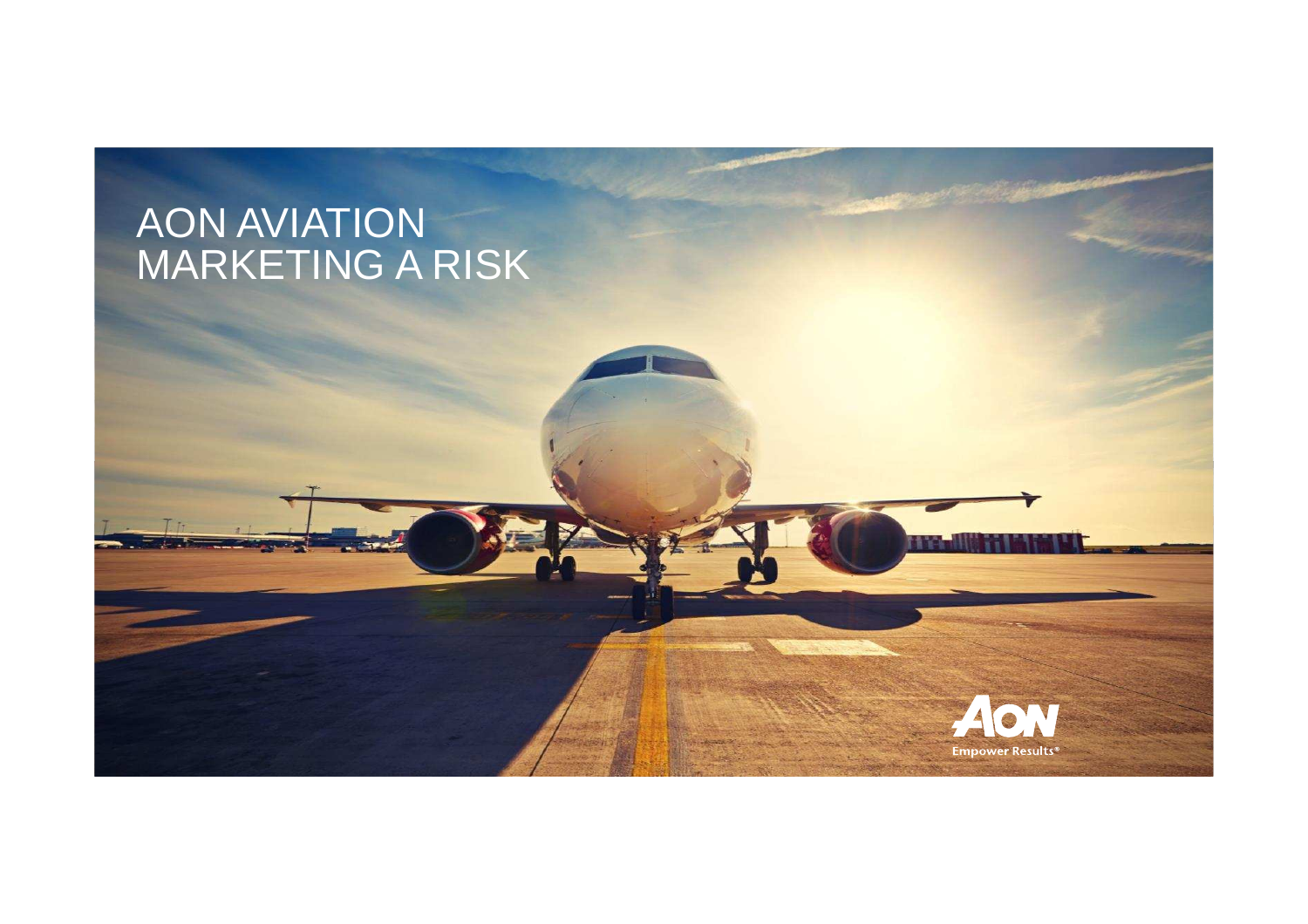# WHAT DOES AN INSURER REQUIRE TO MARKET A RISK EFFECTIVELY?

Complete information about the airline

This should include as a minimum:

#### In respect of Hull All Risks / Hull War Risks

- Fleet at inception
- Anticipated additions and deletions during the period
- Valuation changes that may occur

#### In respect of Spares All Risks

- Total spares value at inception
- Where the spares are stored and how much is held in each locations
- What are the hangers constructed of and do they have fire suppression systems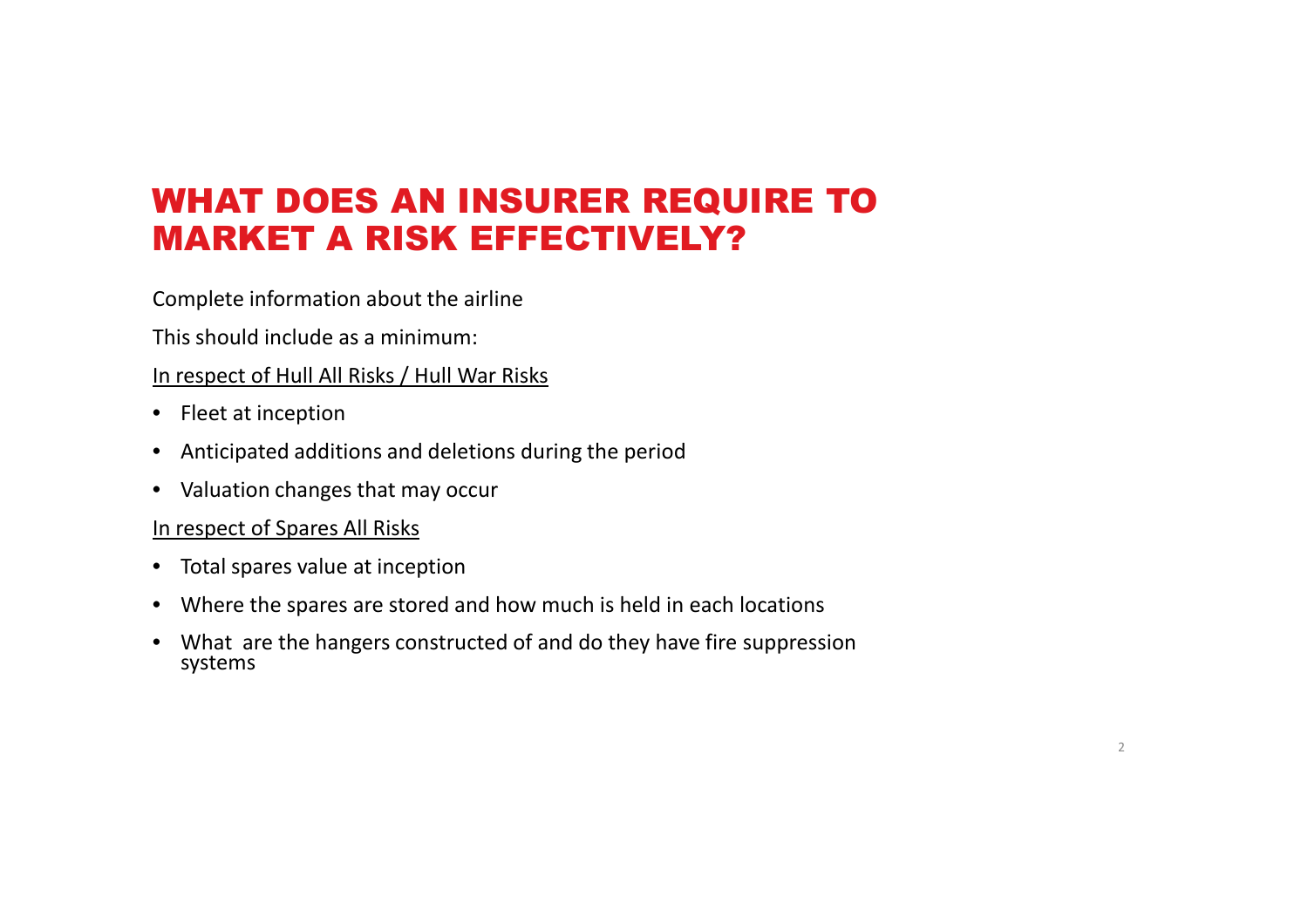# WHAT DOES AN INSURER REQUIRE TO MARKET A RISK EFFECTIVELY?

#### In respect of Liabilities

Number of passengers and if relevant split between domestic and international carriage

Numbers of departures and if relevant split betweendomestic and international carriage

Estimated split of the nationality of passengers

Route structure

Flights to sanctioned countries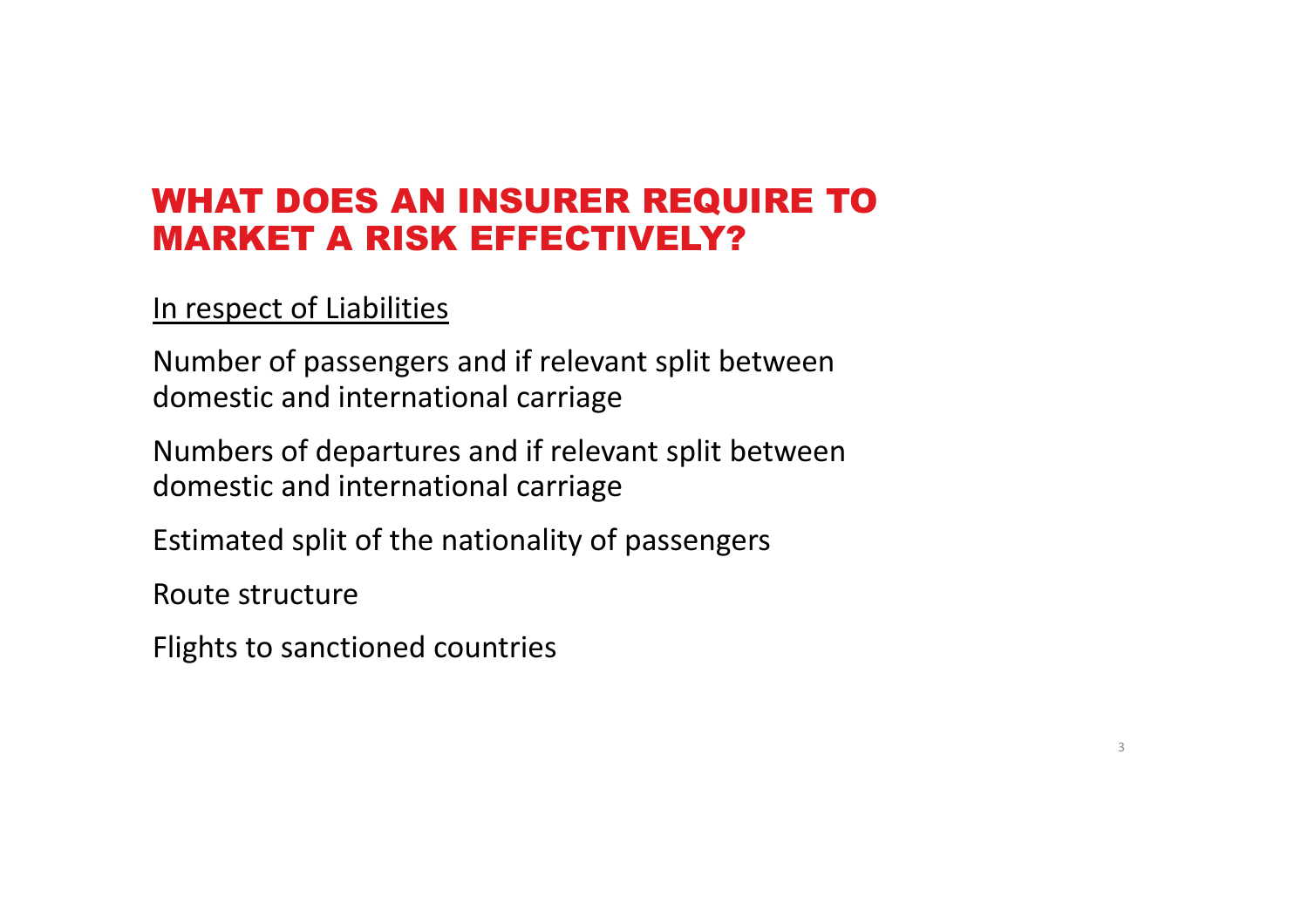# WHAT DOES AN INSURER REQUIRE TO MARKET A RISK EFFECTIVELY?

#### Additional information

Pilot information including minimum flight hour requirements.Where is the training carried out – Own facilities or at a third parties? Maintenance / Engineering work – Own only or Third Party as well? Do you perform ground handling operations – Own only or third party Catering servicesOperational standards – Which authorities standards do you operate to? Number of employees?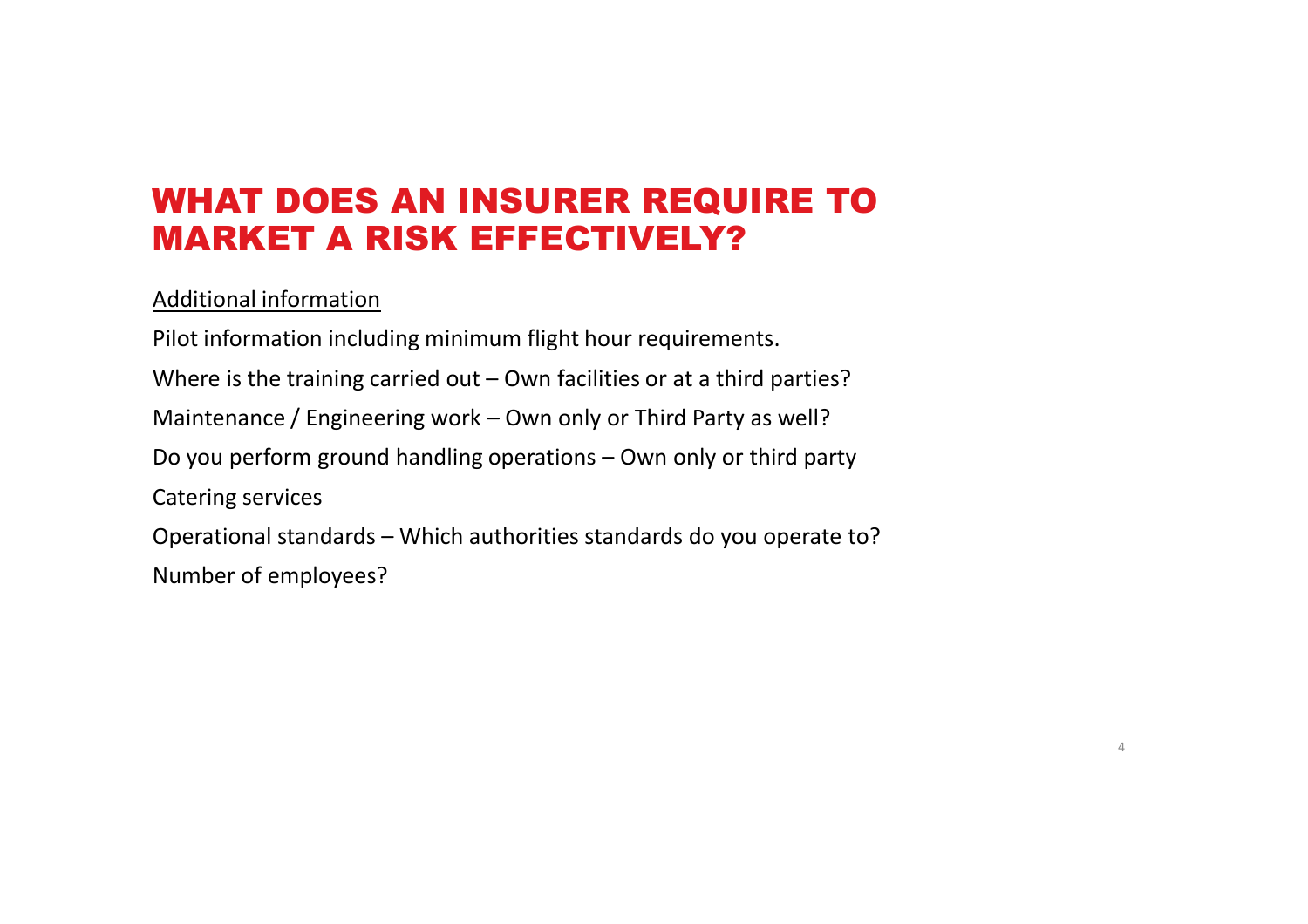## WHY DOES AN INSURER REQUIRE COMPLETE INFORMATION?

- They are required to rate a risk using a financial model to give a technical pricing / rating
- They use their experience and judgement to evaluate the risk and any output from the model
- They want to understand the risk and its place within the insurance market place and balance the risk/exposure in order to achieve a commercial pricing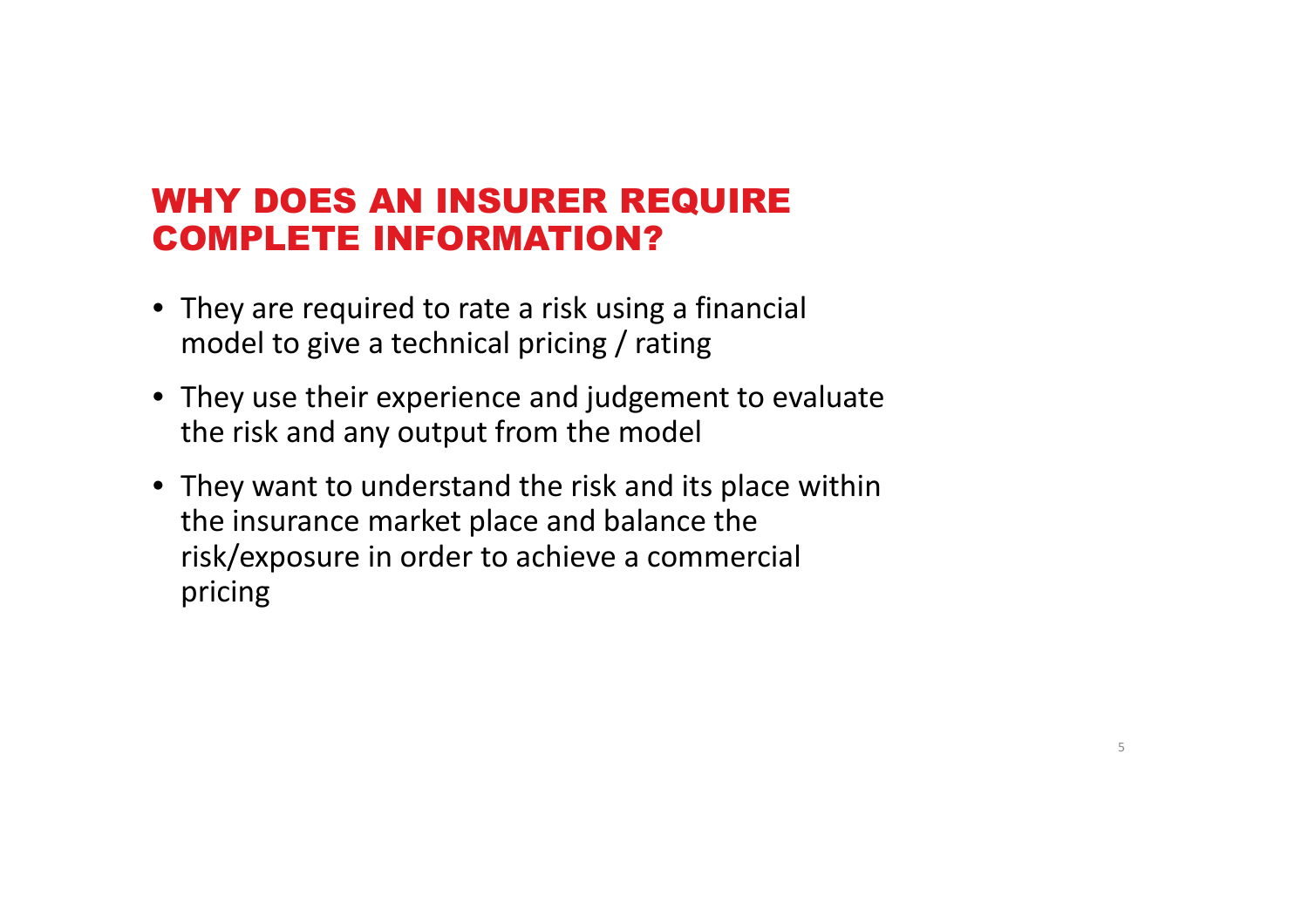# THE MODEL CONCEPT

- What is a model?
	- A database of airline information both past and present
	- Snapshot of the profitability of the risk/book
	- One of the many tools used by Underwriters in making decisions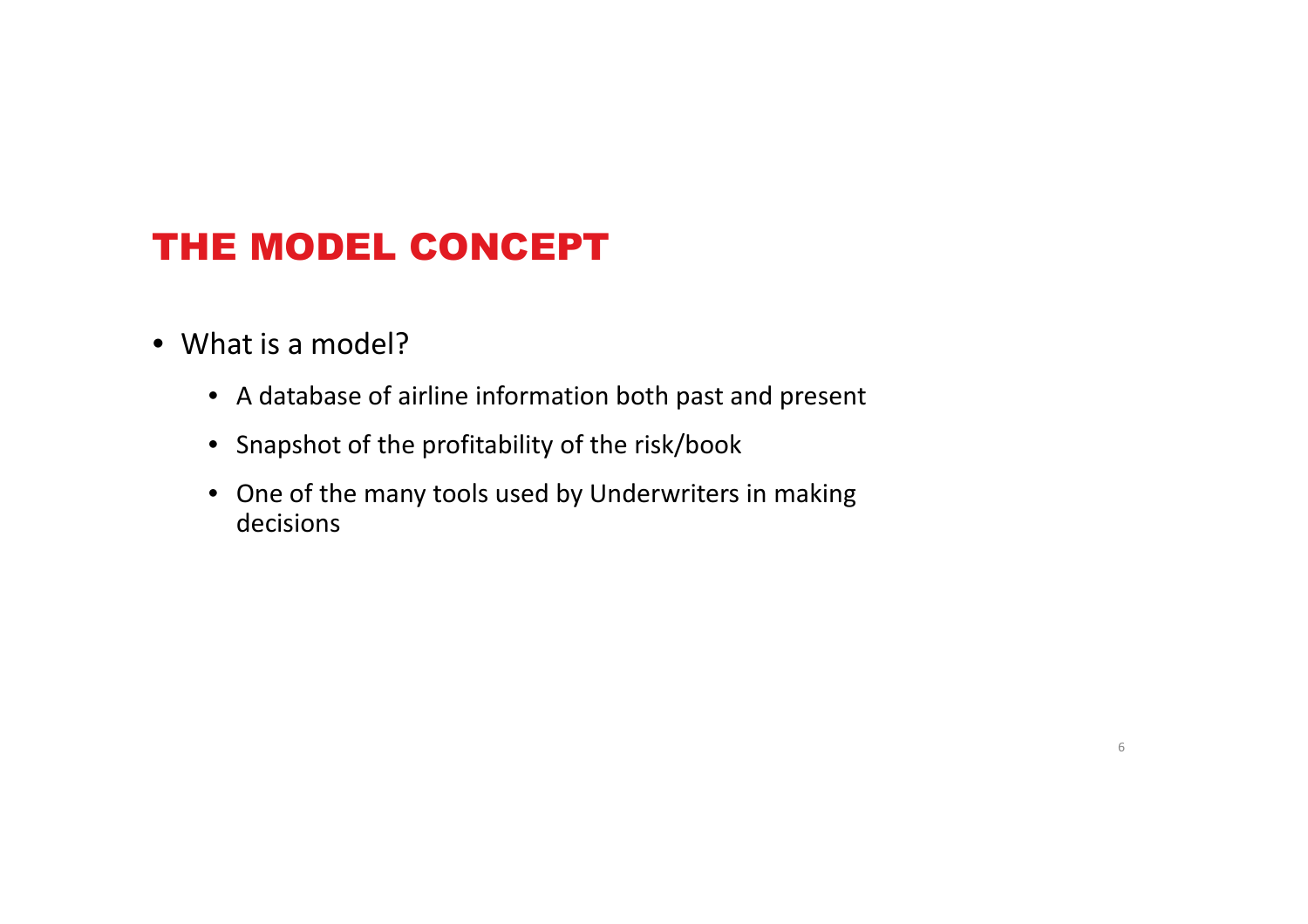# THE MODEL – CONT.

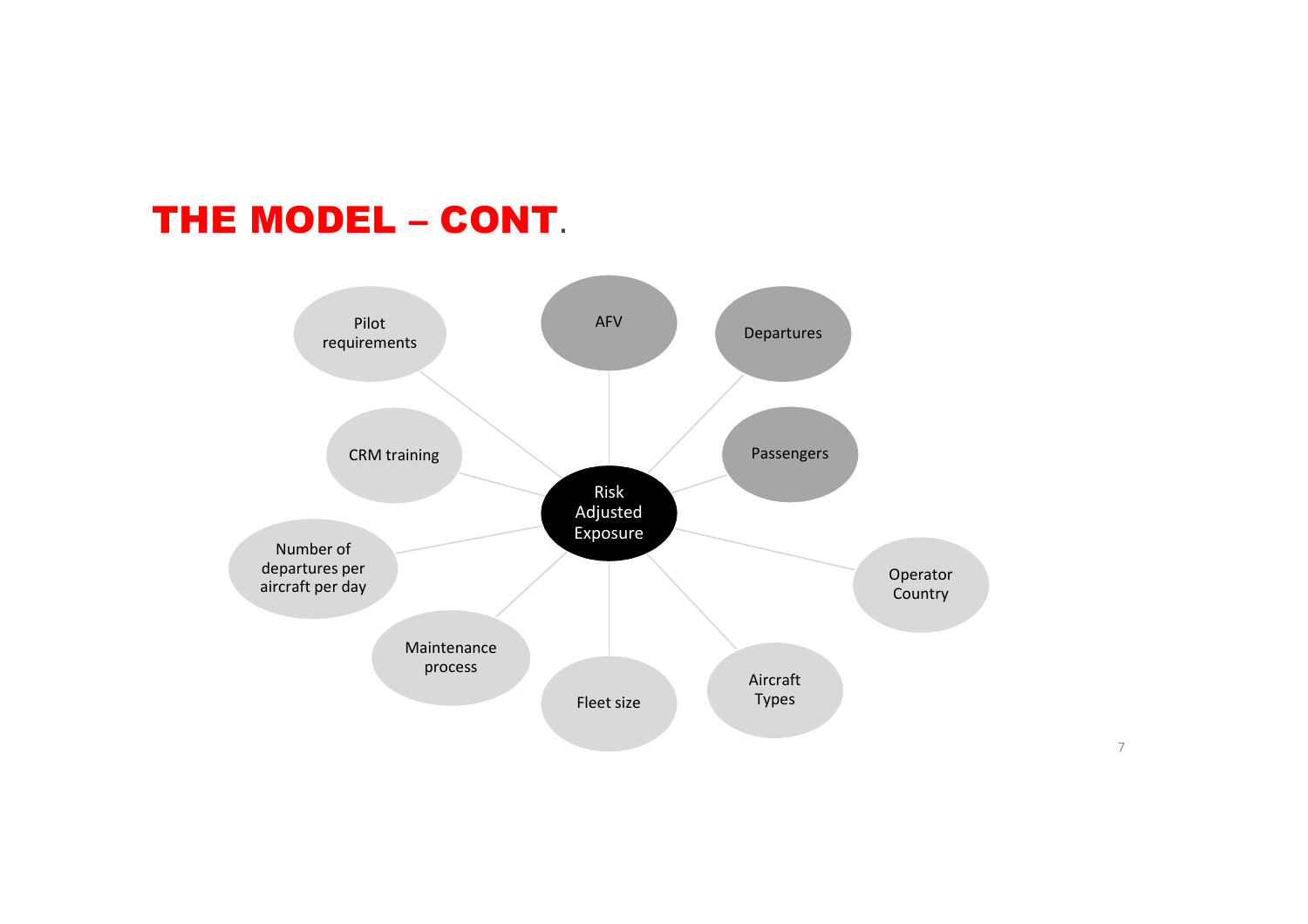### WHAT OTHER FACTORS DOES AN INSURER TAKE INTO ACCOUNT – AIRLINES OWN CLAIM RECORD

- Minor Partials
	- Losses < \$10m
	- Use airline's own data when possible
	- Adjust for claims inflation, development patterns, unusual losses
- Major Partials
	- Losses > \$10m
	- Estimate loss pot for the market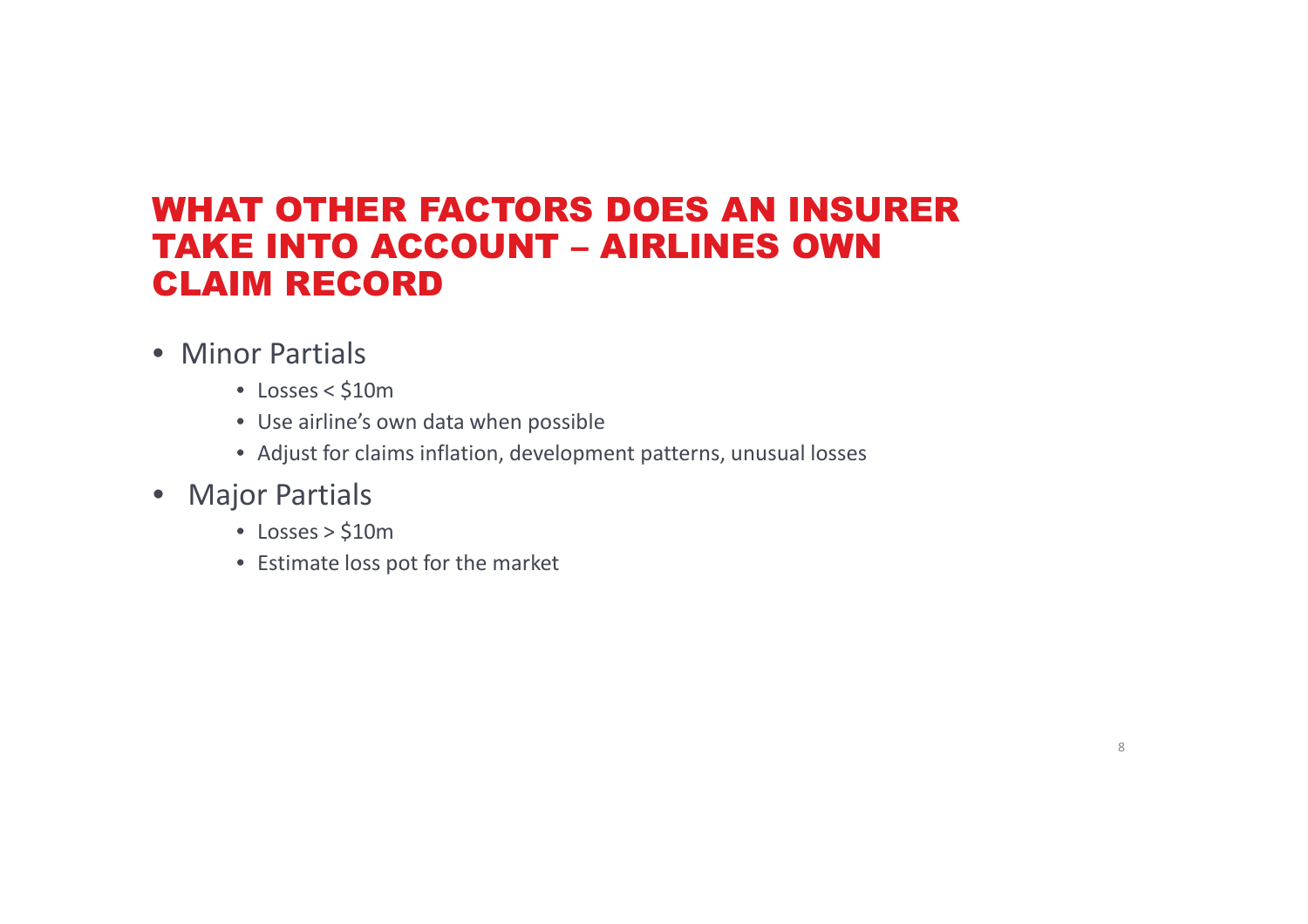### WHAT OTHER FACTORS DOES AN INSURER TAKE INTO ACCOUNT - OVERALL MARKET RESULTS?



- • Total Losses - estimated number of total losses and fatalities
- $\bullet$ Hull - average aircraft value
- • Liability - expected awards, based on actual passenger mix and Insurer's view of award levels by country
- • Catastrophe (Cat) Loss
	- •Market loss in excess of \$1bn
	- •Subjective
	- Assumptions for frequency of •varying size loss in excess of<br>\$1bn
	- Extrapolated from frequency of Insurers valued losses •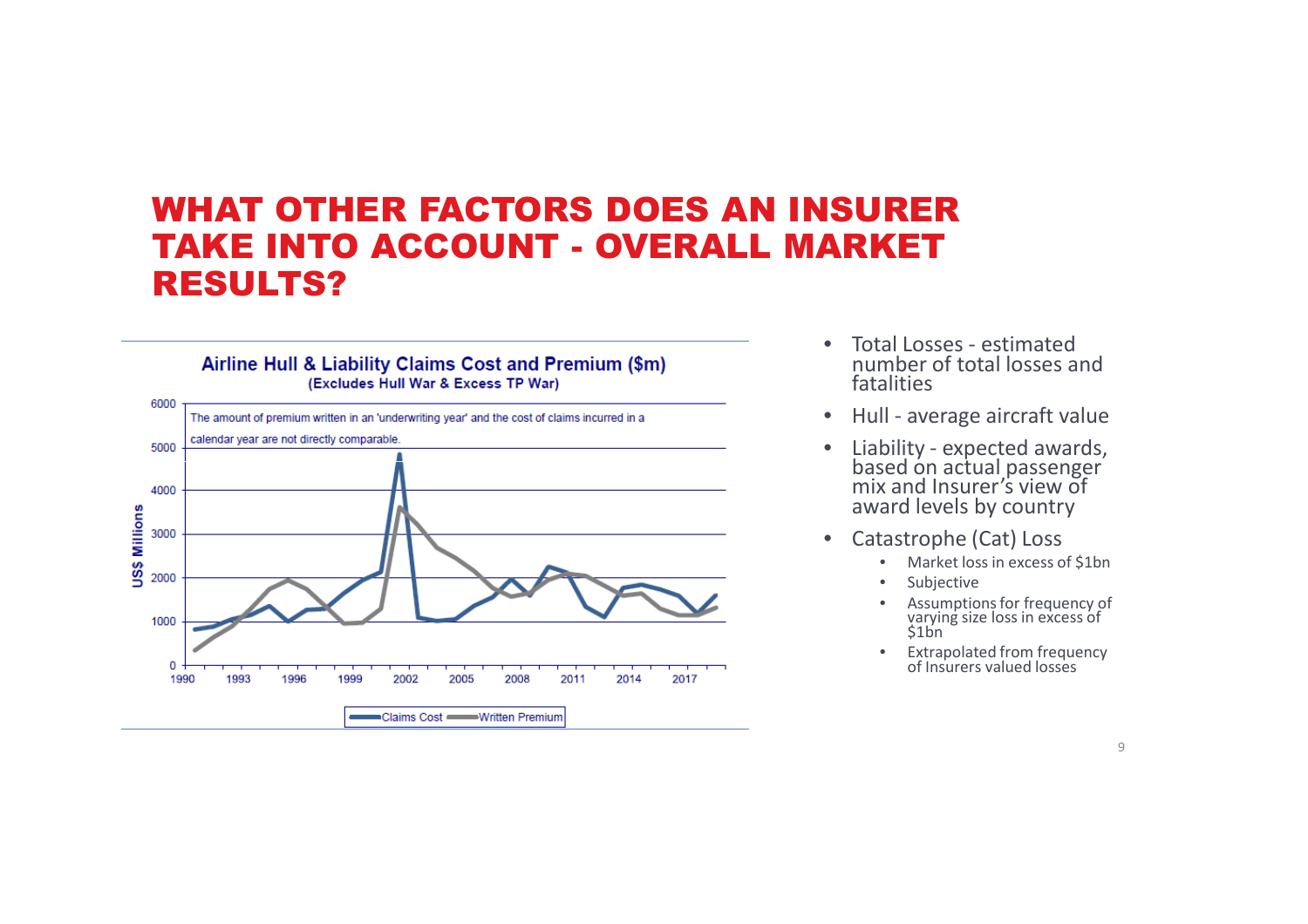# HOW DO INSURERS CALCULATE THE LEVEL OF PREMIUM FOR A RISK?

- How do Insurers calculate level of premium for a risk?
- Loading contains:
	- Expenses
	- Profit
	- Offset by investment income
- Loading varies depending on type of insurance
	- Volatility
	- Accumulation with other classes of business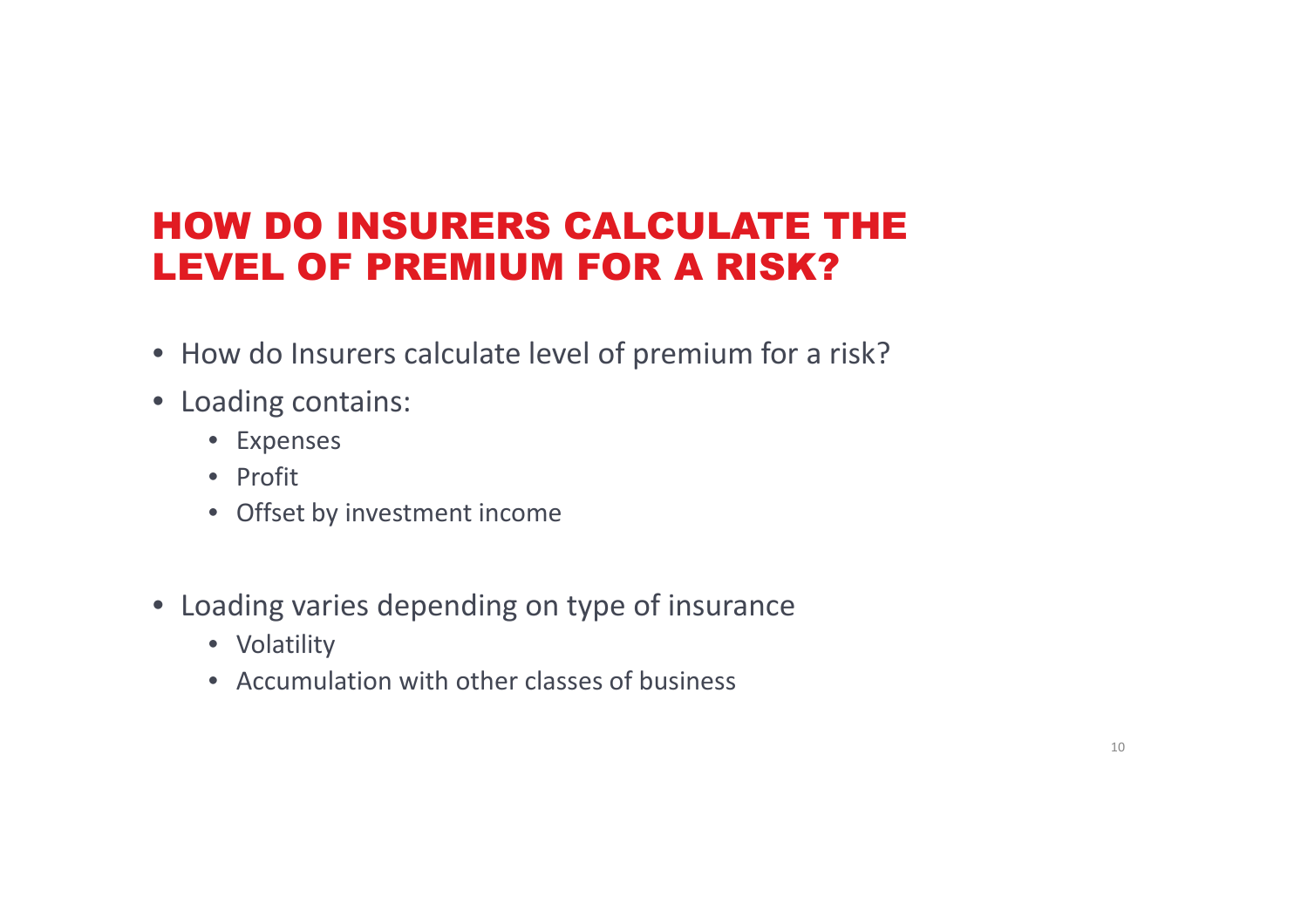# WHAT DOES A LEAD INSURER DO?

- Set the lead price
- Review coverage, terms and conditions within the slip
- Agree a policy wording and contract
- Agree changes to contract via endorsements and agree any pricing for future changes, additions, deletions, material change
- Agree any bursary expenditure is within the expectations of the contract
- Has a responsibility to protect the interests of the following market as well as their own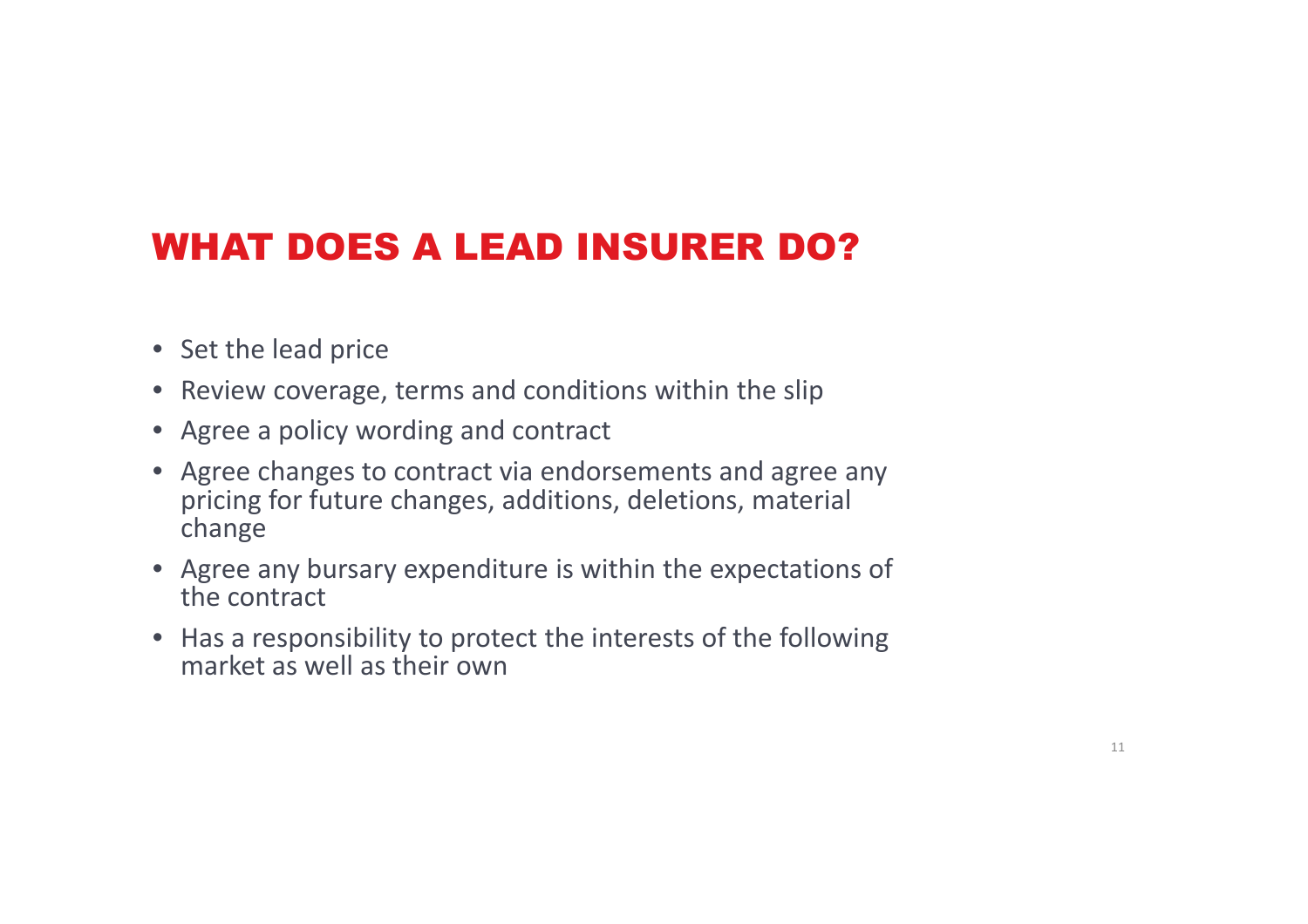# MARKETING INFLUENCES

- Increasing costs of repair on new generation aircraft
- Increased awareness of passenger rights and entitlements
- Rising claim costs, clean-up operations, environmental damage
- Increased volatility in certain regions